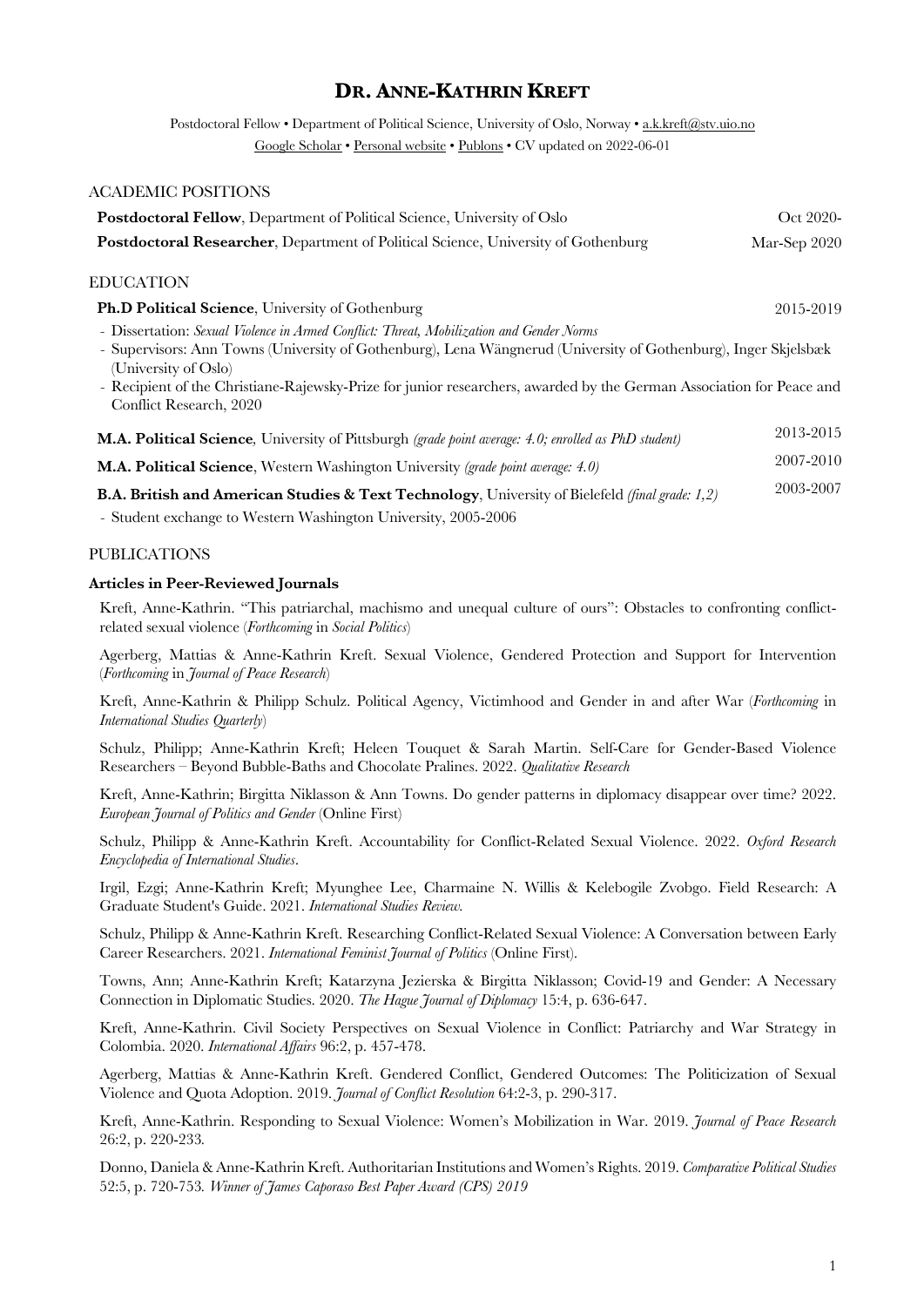Kreft, Anne-Kathrin. The Gender Mainstreaming Gap: Security Council Resolution 1325 and UN Peacekeeping Mandates. 2017. *International Peacekeeping* 24:1, p. 132-158*.*

#### **Book Chapters**

Kreft, Anne-Kathrin & Robert Nagel. Sexual Violence (*Forthcoming* in *Gender and Violence against Political Actors,* eds. Elin Bjarnegård, Pär Zetterberg)

Robert Nagel & Anne-Kathrin Kreft. Responses and Reactions to Conflict-Related Sexual Violence (*Forthcoming* in *Gender and Violence against Political Actors,* eds. Elin Bjarnegård, Pär Zetterberg)

Zvogbo, Kelebogile; Charmaine N. Willis; Myunghee Lee; Anne-Kathrin Kreft & Ezgi Irgil. Fieldwork *(Forthcoming* in *APSA Guidebook: Strategies for Navigating Graduate School and Beyond*, eds. Kevin G. Lorentz II, Dan Mallinson, Julia Marin Hellwege, Davin Phoenix, and J. Cherie Strachan)

Towns, Ann; Anne-Kathrin Kreft & Birgitta Niklasson. The Empowerment of Women in Diplomacy. 2017. In *Measuring Women's Political Empowerment across the Globe: Strategies, Challenges and Future Research.* Palgrave, p. 187-205.

#### **Research Reports and Policy Papers**

How Does Civil Society Understand Conflict-Related Sexual Violence? Perspectives from Women Activists in Colombia". December 2019. GPS Policy Brief 03.2019. *Peace Research Institute Oslo*. https://gps.prio.org/utility/DownloadFile.ashx?id=1185&type=publicationfile

*Spanish version:* https://gps.prio.org/utility/DownloadFile.ashx?id=1186&type=publicationfile

Impact Evaluation of Peace through Development II (P-DEV II) Radio Programming in Chad and Niger (with Steven E. Finkel, Reynaldo T. Rojo-Mendoza, Cassilde L. Schwartz and Chris A. Belasco). 2015. USAID Contract Number GS-10F-004N/AID-624M-13-00001. The Mitchell Group, Washington, D.C.

#### **Work in Progress**

Imperfect Victims? Civilian Men, Vulnerability and Policy Preferences (with Mattias Agerberg)

Perceptions of repressive repertoires: A survey experiment (with Ingrid Vik Bakken and Ragnhild Nordås)

Is Free Trade Good for Women? How Trade Agreements Affect Women's Rights (with Evgeny Postnikov)

# OUTREACH, EXPERTISE AND MEDIA PRESENCE

Vergewaltigung als Kriegswaffe (*Sexual violence as a weapon of war*). Video interview. Tagesanzeiger. May 2022. https://www.tagesanzeiger.ch/wieso-wird-in-kriegen-immer-wieder-sexualisierte-gewalt-veruebt-908909297758

Wie werden Vergewaltigungen als Kriegswaffe eingesetzt? (*How is rape used as a weapon of war?*). Podcast Interview with detektor.fm. May 2022.

https://detektor.fm/gesellschaft/zurueck-zum-thema-vergewaltigung-in-kriegsgebieten

International Women's Day Interviews. E-International Relations. March 2022. https://www.e-ir.info/2022/03/08/international-womens-day-interviews-4/

Online Roundtable on "Survivors-as-documenters". *Consultations of the draft Murad Code*. Invited participant. November 22, 2021 (virtual)

Real Scientists Germany. Curator *(Science communication on Twitter)*. July 12-18, 2021

"Beyond Passive Victims and Agentic Survivors: Responses to Conflict-Related Sexual Violence" (with Philipp Schulz). April 2021. *e-International Relations*. https://www.e-ir.info/2021/04/03/beyond-passive-victims-and-agentic-survivorsresponses-to-conflict-related-sexual-violence/

"Gender and Peacekeeping: Progress and Challenges". July 2019. *Oxford Research Group (now defunct; copy of blog post available here:* https://annekathrinkreft.files.wordpress.com/2021/10/gender-and-peacekeeping.pdf*)*

"The 2018 Nobel Peace Prize is a tribute to activists against sexual violence in conflict". December 2018. *Political Violence @ a Glance*. http://politicalviolenceataglance.org/2018/12/13/the-2018-nobel-peace-prize-is-a-tribute-toactivists-against-sexual-violence-in-conflict/

"Fighting sexual violence in war: Context matters". December 2018. *US Army War College War Room*. https://warroom.armywarcollege.edu/articles/sexual-violence-in-war/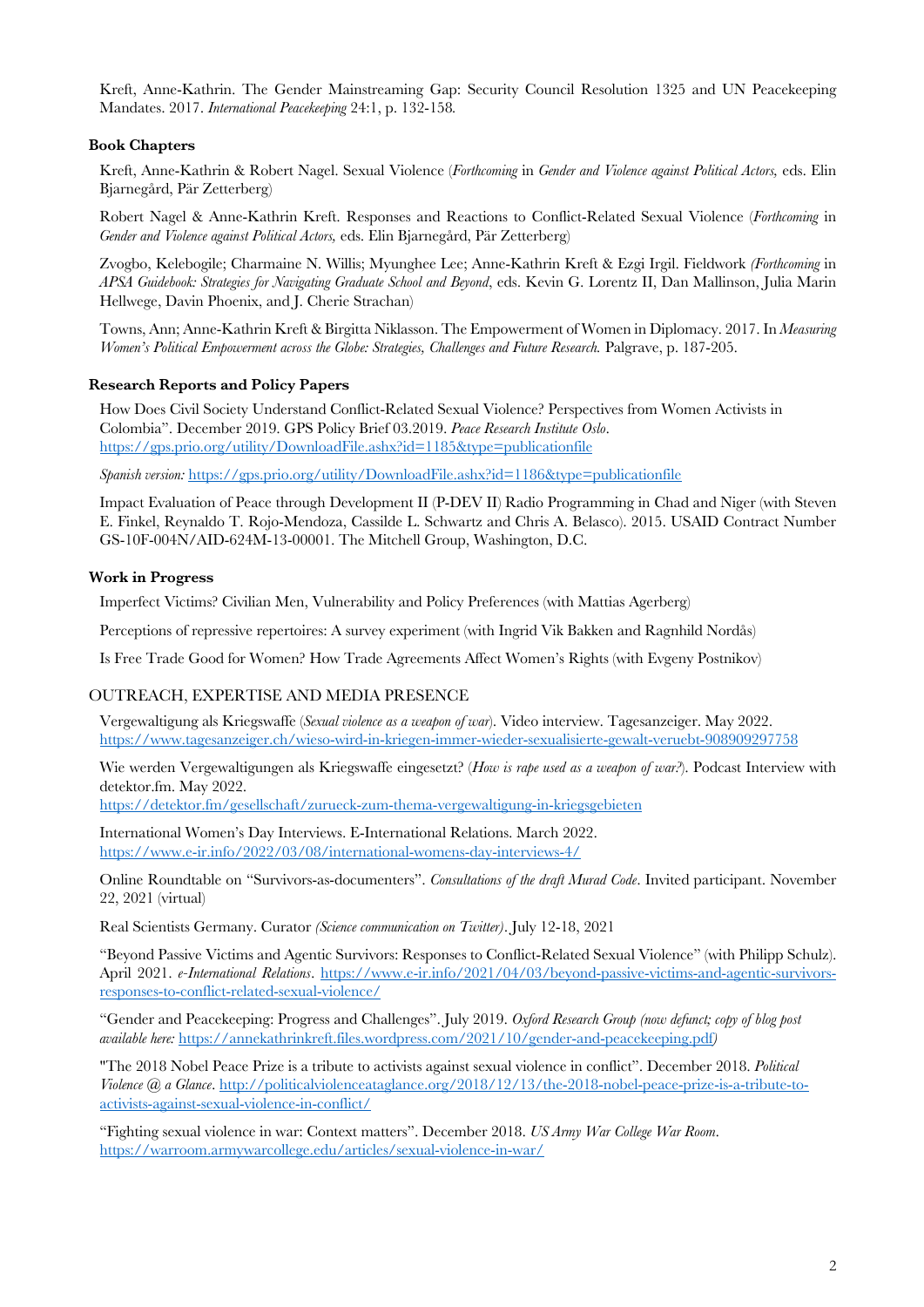"Sometimes autocrats strengthen their power by expanding women's rights. Here's how that works." (with Daniela Donno). November 2018. *Washington Post: The Monkey Cage*. https://www.washingtonpost.com/news/monkeycage/wp/2018/11/23/sometimes-autocrats-strengthen-their-power-by-expanding-womens-rights-heres-how-thatworks/

Interviewed by/ cited in Christian Science Monitor (South Africa), Forskning & Framsteg (Sweden), Sändaren (Sweden), Tagesanzeiger (Switzerland), The Bogotá Post (Colombia), Times Higher Education (UK), E-IR (UK), Westdeutscher Rundfunk (Germany)

# CONFERENCE PAPERS AND PRESENTATIONS

*(P: presenting author; NP: non-presenting author; C: chair; D: discussant; IT: invited talk)*

"Self-Care for Gender-Based Violence Researchers"

- London School of Hygiene and Tropical Medicine (virtual), May 2022 *(IT)*

"Gendered Violence against Civil Society Actors in Conflict-Affected Settings"

- swisspeace, Basel, March 2022 *(IT)*

"Imperfect Victims? Civilian Men, Vulnerability and Policy Preferences"

- AFK Conference/ Conference of the German Association of Peace Researchers, Konstanz, March 2022 *(P)*
- Violence, Instability and Peace Research Group, Norwegian University of Science and Technology, March 2022 *(IT)*

"This patriarchal, machista and unequal culture of ours": Obstacles to confronting conflict-related sexual violence - Interdisciplinary Peace and Conflict Research Network (virtual), November 2021 *(P, C, D, organizer)*

Women's Activism Under Attack: Backlash Against Civil Society in Post-Conflict Settings

- Workshop "Gendered Nature of Conflict Violence: Causes and Consequences of Violence Targeting Women," University of Essex, May 2020 *(IT, D)*

Sexual Violence, Gender and Public Support for Intervention in Armed Conflict (with M. Agerberg)

- Swiss Political Science Association conference, Lucerne, February 2020 *(P)*
- Chr. Michelsen Institute, Bergen, November 2019 *(IT)*
- Peace Research in Sweden conference, Gothenburg, September 2019 *(P)*

Ethics and Mental Well-Being in Difficult Research – Towards a Reappraisal of Fieldwork Preparedness - Workshop organizer. Conflict Research Society conference, Brighton, September 2019 *(P, C)*

Challenges in Confronting Sexual Violence in Colombia

- Conflict Research Society conference, Brighton, September 2019 *(P, C, D)*

Is Free Trade Good for Women? How Trade Agreements Affect Women's Rights (with E. Postnikov)

- American Political Science Association annual meeting, Washington D.C., September 2019 *(P)*

The Fetishization of Sexual Violence in Conflict? Tackling Victimization and Agency - Public event on Gender, Diplomacy and Peace, Gothenburg, February 2019 *(P)*

Understanding Conflict-Related Sexual Violence: Bringing Patriarchy Back In

- NORA conference, Reykjavík, May 2019 *(P, C)*
- International Studies Association annual convention, Toronto, March 2019 *(P, C)*
- Workshop "Complexifying Gendered Victimhood During War and Transition: Gender, Vulnerabilities and Agency", Bremen, February 2019 *(P, D)*
- Conflict Research Society Conference, Birmingham, September 2018 *(P, D)*
- European Consortium for Political Research conference, Hamburg, August 2018 *(P)*

Domestic and International Responses to Wartime Sexual Violence: Cross-National Statistical Analyses and Case Study Evidence from Colombia

- Research Network on Gender, Peace and Security meeting, Oslo, September 2017 *(IT)*

Wartime Sexual Violence and Gender Quota Adoption (with M. Agerberg)

- European Consortium for Political Research conference, Oslo, September 2017 *(P)*

- Midwest Political Science Association annual conference, Chicago, April 2017 *(P)*

Authoritarian Institutions and Women's Rights (with D. Donno)

- American Political Science Association annual meeting, San Francisco, September 2017 *(NP)*
- Southern Political Science Association annual meeting, New Orleans, January 2017 *(NP)*

Beyond Victimization: Women's Political Mobilization in Response to Wartime Sexual Violence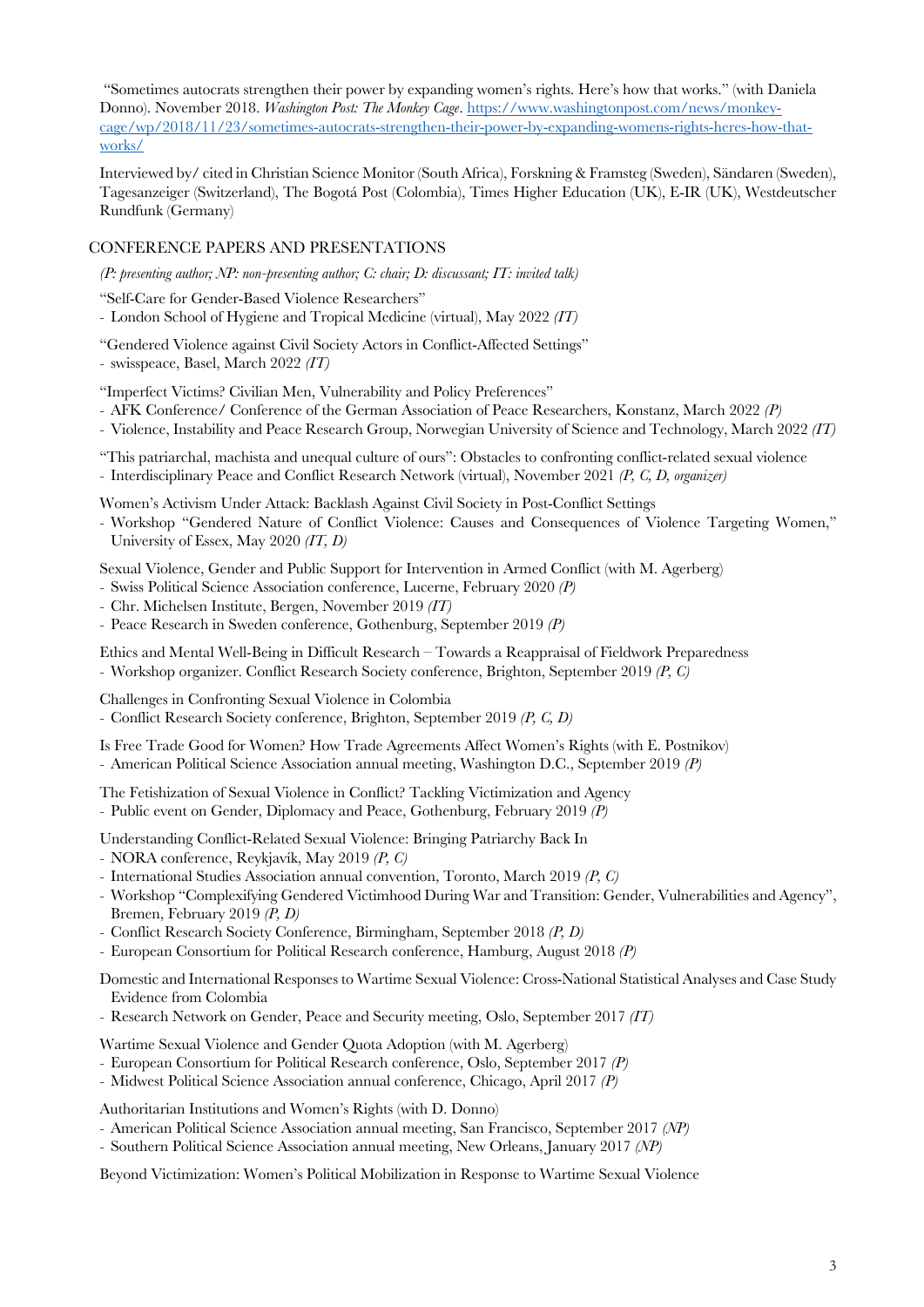| - GLD Annual Conference, Hindås, April 2017 (IT)<br>- Conflict Research Society annual conference, Dublin, September 2016 (P)                                                                                                                                                                                     |                  |
|-------------------------------------------------------------------------------------------------------------------------------------------------------------------------------------------------------------------------------------------------------------------------------------------------------------------|------------------|
| How to Measure Sexual Violence in Surveys: A Pre-Test<br>- Methods Workshop for Swedish PhD students, Örebro, June 2016 $(P, D)$                                                                                                                                                                                  |                  |
| Spaces and Mobilization: Gendered Conflict Dynamics and Women's Political Participation<br>- Midwest Political Science Association annual conference, Chicago, April 2015 (P)                                                                                                                                     |                  |
| <b>TEACHING</b>                                                                                                                                                                                                                                                                                                   |                  |
| Supervision of M.A. theses in Peace and Conflict Studies (2), Political Science (1), Centre for Gender<br>Research $(1)$                                                                                                                                                                                          | $2021 -$         |
| Assessment of M.A. theses in Political Science, International Relations, Peace and Conflict Research                                                                                                                                                                                                              | $2021 -$         |
| Lecture: "Researching Conflict-Related Sexual Violence"<br>- PhD course Gender, Peace and Security, Peace Research Institute Oslo                                                                                                                                                                                 | May 2022         |
| Lecture: "Fieldwork"<br>- B.A. course Scope & Methods, Tulane University (virtual)                                                                                                                                                                                                                                | May 2022         |
| Seminar: "Gender-based violence in conflict and researching sexual violence"<br>- M.A. course Peace Interventions and the Politics of Dealing with the Past, University of Basel                                                                                                                                  | March 2022       |
| Lecture "War and Gender"<br>- B.A. course Gender and Development, Norwegian University of Life Sciences (virtual)                                                                                                                                                                                                 | March 2022       |
| Lecture "Why do some armed groups perpetrate sexual violence in conflict while others do not?"<br>- B.A. course Chaos Politics, Political Science program, University of Oslo                                                                                                                                     | <b>Fall 2021</b> |
| Lecturer and course convenor: M.A. Design Seminar, Peace and Conflict Studies program,<br>University of Oslo                                                                                                                                                                                                      | Fall 2021        |
| Lectures: "Research Interviews" & "Fieldwork"<br>- M.A. course Research Methods, Peace and Conflict Studies program, University of Oslo                                                                                                                                                                           | Fall 2021        |
| Lecturer on M.A. course NVivo Workshop, Political Science program, University of Oslo                                                                                                                                                                                                                             | Fall 2021        |
| Lecture: "Frauen in Kriegssituationen: Reaktionen auf sexuelle Konfliktgewalt (Women in Conflict<br>Settings: Reactions to Conflict-Related Sexual Violence)"<br>- Ringvorlesung Geschlecht. Macht. Politik., Johannes-Gutenberg University Mainz (virtual)                                                       | June 2021        |
| Lecture: "Sexuelle Gewalt in bewaffneten Konflikten (Sexual Violence in Armed Conflict)"<br>- Ringvorlesung genow: Gender equality now, Technische Universität Dresden (virtual)                                                                                                                                  | April 2021       |
| Seminar leader: M.A. Thesis Seminar, Peace and Conflict Studies program, University of Oslo                                                                                                                                                                                                                       | Spring 2021      |
| Seminar leader: B.A. Writing seminar, Political Science, University of Oslo                                                                                                                                                                                                                                       | Spring 2021      |
| Supervision of B.A. thesis, University of Gothenburg                                                                                                                                                                                                                                                              | 2020             |
| Lecture: "Reflexives Forschen und Lernen: Feministische Methoden und Wissensproduktion<br>(Reflexive Research and Learning: Feminist Methods and Knowledge Production)"<br>- B.A. course Geschlechterperspektiven zu Frieden und Sicherheit in den Internationalen<br>Beziehungen, University of Bremen (virtual) | <b>May 2020</b>  |
| Lecture: "Fieldwork and Interviewing: Research on Sensitive Issues"<br>- B.A. course Research Design & Methods, Tulane University (virtual)                                                                                                                                                                       | April 2020       |
| Lecture: "Sexual Violence in Armed Conflict: Victims and Actors"<br>- PhD course Gender, Peace and Conflict, Peace Research Institute Oslo                                                                                                                                                                        | May 2019         |
| Co-Supervision of M.A. thesis, University of Gothenburg                                                                                                                                                                                                                                                           | 2018             |
| Opponent: Master's thesis defense, Department of Political Science, University of Gothenburg                                                                                                                                                                                                                      | August 2017      |
| Graduate Teaching Assistant, Western Washington University<br>- Government and Politics in the Modern World<br>- Introduction to International Relations<br>- American Political System                                                                                                                           | 2007-2009        |

- Introduction to Canadian Studies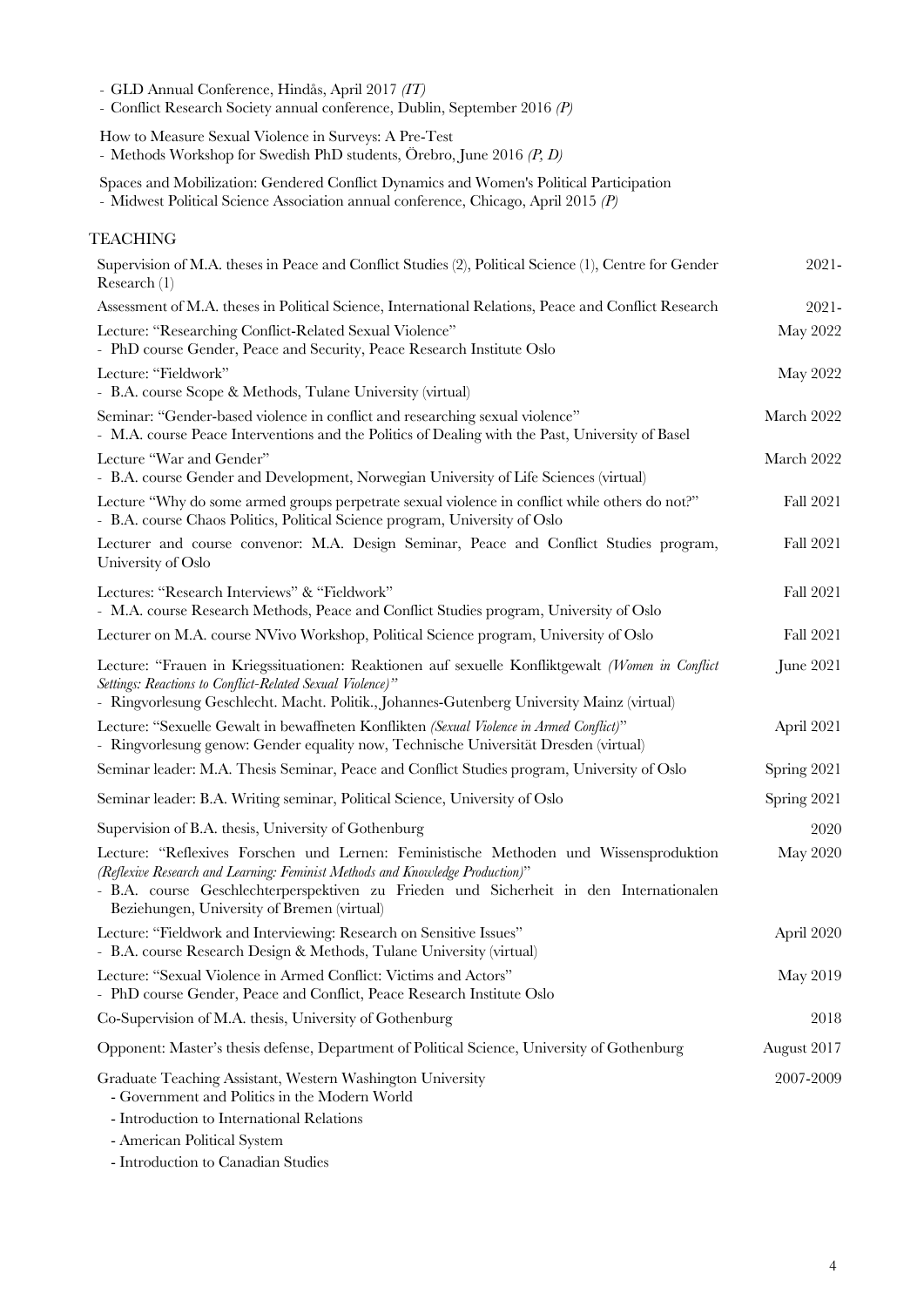- Introduction to Political Theory

# RESEARCH STAYS

| Visiting Researcher. Centre for Gender Research, University of Oslo, Norway                                                                                         | $Jul-Sep 2020$ |
|---------------------------------------------------------------------------------------------------------------------------------------------------------------------|----------------|
| Interviews with diplomats and UN staff. New York, USA                                                                                                               | Sep 2019       |
| Visiting Researcher. Universidad de los Andes. Bogotá, Colombia                                                                                                     | Jan-Apr 2018   |
| Interviews with civil society representatives, diplomats, government officials and former armed actors;<br>focus groups. Bogotá, Medellín & Cali, Colombia.         | Jan-Apr 2018   |
| Visiting Researcher. Peace Research Institute Oslo, Norway                                                                                                          | Sep-Oct 2017   |
| Interviews with diplomats and civil society representatives. Bogotá, Colombia                                                                                       | Mar 2017       |
| Interviews with (former) diplomats. Oslo, Norway & Stockholm, Sweden                                                                                                | Oct-Nov 2016   |
| Interviews with diplomats and foreign policy experts. Berlin, Germany & New York, USA                                                                               | Jul-Sep 2009   |
| RESEARCH ASSISTANCE                                                                                                                                                 |                |
| Coding of membership composition of Swedish statens offentliga utredningar 2014-2019                                                                                | 2019           |
| Data collection for the <i>Gender and Diplomacy</i> project (Ann Towns), University of Gothenburg                                                                   | 2017           |
| Graduate Student Assistant, University of Pittsburgh<br>- Research assistance in different projects: data collection, report writing, analytical literature reviews | 2014-2015      |
| Graduate Research Assistant, Border Policy Research Institute (WWU)<br>- Comparative analysis of border security policy in North America and Europe                 | 2009           |
| <b>GRANTS &amp; SCHOLARSHIPS</b>                                                                                                                                    |                |
| Department of Political Science, University of Oslo. Småforsk research grant (55,760 NOK)                                                                           | 2021           |
| Swedish Research Council (Vetenskapsrådet), International Postdoc Grant (3,15 mill. SEK) terminated<br>prematurely after starting new position                      | 2020-2022      |
| Helge Ax:son Johnsons Stiftelse, travel grant (19,000 SEK)                                                                                                          | 2019           |
| Stiftelsen Wilhelm och Martina Lundgrens Vetenskapsfond, research grant (19,000 SEK)                                                                                | 2019           |
| Kungl. Vitterhetsakademien, travel grant (18,000 SEK)                                                                                                               | 2019           |
| Stiftelsen Lars Hiertas Minne, research grant (30,000 SEK)                                                                                                          | 2018           |
| Helge Ax:son Johnsons Stiftelse, travel grant (25,000 SEK)                                                                                                          | 2018           |
| Stiftelsen Wilhelm och Martina Lundgrens Vetenskapsfond, travel grant (40,000 SEK)                                                                                  | 2018           |
| Stiftelsen Lars Hiertas Minne, research grant (30,000 SEK)                                                                                                          | 2017           |
| American Political Science Association, APSA travel grant [declined]                                                                                                | 2017           |
| Paul och Marie Berghaus Donationsfond, travel grant (20,000 SEK)                                                                                                    | 2017           |
| Stiftelsen Wilhelm och Martina Lundgrens Vetenskapsfond, research grant (31,000 SEK)                                                                                | 2017           |
| Forskraftstiftelsen Theodor Adelswärds Minne, scholarship for field research (100,000 SEK)                                                                          | 2016           |
| University of Gothenburg, Adlerbert Scholarship for field research (20,000 SEK)                                                                                     | 2016           |
| Stiftelsen Wilhelm och Martina Lundgrens Vetenskapsfond, research grant (35,000 SEK)                                                                                | 2016           |
| Paul och Marie Berghaus Donationsfond, travel grant (20,000 SEK)                                                                                                    | 2016           |
| University of Edinburgh, Chrystal Macmillan Studentship for PhD Study [declined]                                                                                    | 2015-2018      |
| University of Pittsburgh, Arts & Sciences Summer Fellowship                                                                                                         | 2014; 2015     |
| University of Pittsburgh, Dietrich School of Arts and Sciences Fellowship                                                                                           | 2013           |
| Western Washington University, Public Affairs Research Fund Award                                                                                                   | 2009           |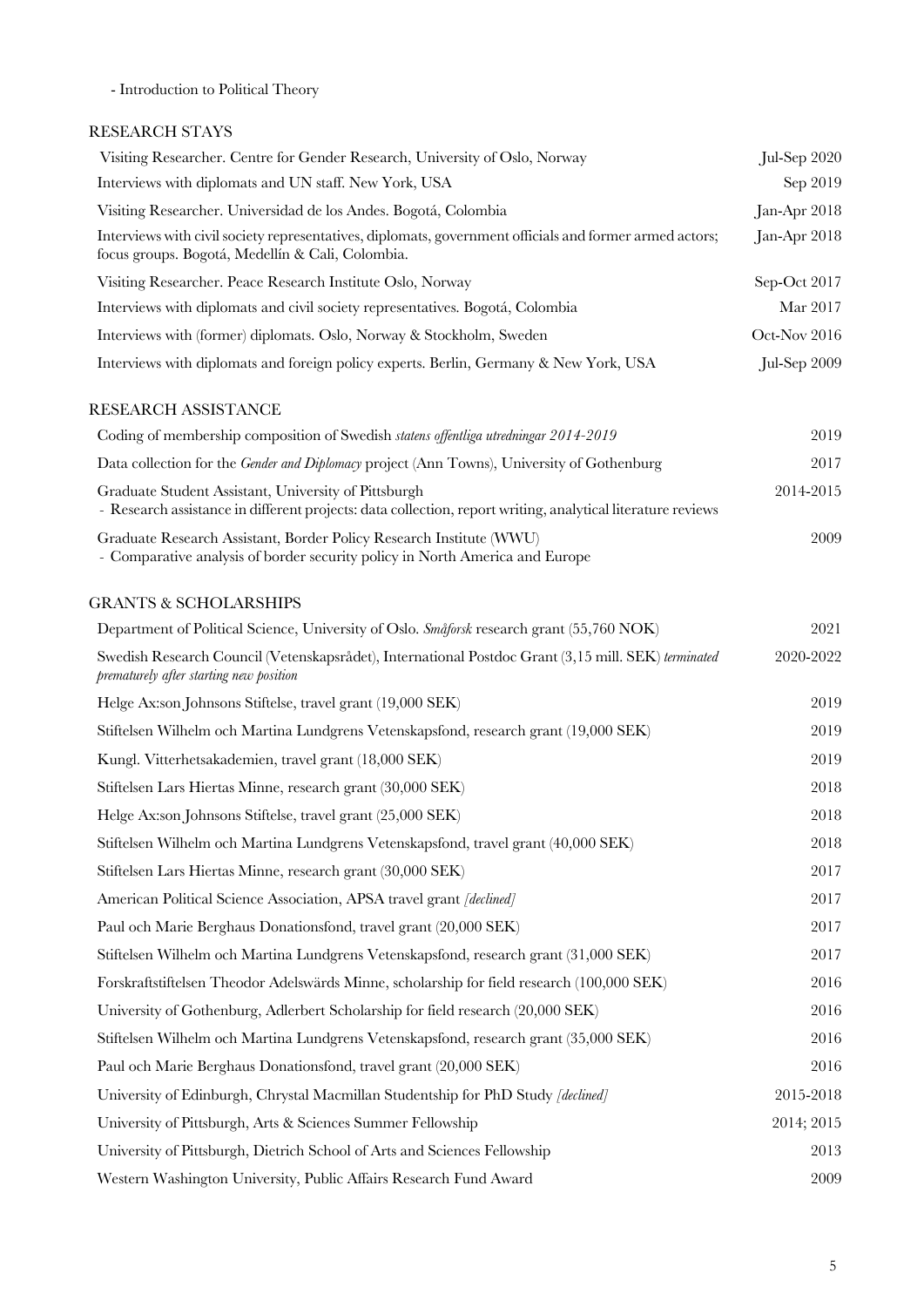| Western Washington University, Public Affairs Research Fund Scholarship                                                                                                        | 2007: 2008 |
|--------------------------------------------------------------------------------------------------------------------------------------------------------------------------------|------------|
| P.E.O. Sisterhood, International Peace Scholarship                                                                                                                             | 2007; 2008 |
| German Academic Exchange Service, internship scholarship                                                                                                                       | 2006       |
| AWARDS                                                                                                                                                                         |            |
| James Caporaso Best Paper Award for best paper published in Comparative Political Studies in 2019,<br>for "Authoritarian Institutions and Women's Rights" (with Daniela Donno) | 2020       |
| Christiane-Rajewsky-Award for junior researchers (for PhD dissertation "Sexual Violence in Armed<br>Conflict"), German Association for Peace and Conflict Research             | 2020       |

Dirk Berg-Schlosser Award (third prize), ECPR Summer School in Methods and Techniques 2017

# SERVICE

Reviewer for *American Political Science Review; British Journal of Political Science; Comparative Political Studies; Conflict Management and Peace Science; Contemporary Voices: St Andrews Journal of International Relations; Cooperation and Conflict; Foreign Policy Analysis; International Affairs; International Feminist Journal of Politics; International Interactions; International Organization; International Peacekeeping; International Political Science Review; International Studies Quarterly; Journal of Conflict Resolution; Journal of Global Security Studies; Journal of Intervention and Statebuilding; Journal of Peace Research; Journal of Politics; Journal of Sexual Aggression; Journal of Women, Politics & Policy; Latin American Research Review; Millennium; Nordic Journal of Human Rights; Political Science Research and Methods; Research & Politics; Studies in Conflict and Terrorism; The Journal of Politics; Violence Against Women; World Politics*

Jury member. Cedric Smith Prize for best piece of peace and conflict research by a graduate student. Conflict Research Society, 2020

Discussant. *"Europe: East and West" Undergraduate Research Symposium*, Panel "Russian and Soviet Foreign Policy". University of Pittsburgh, 2015

Graduate Student Executive Committee. Department of Political Science, University of Pittsburgh, 2014-2015

Peer advisor for study abroad, University of Bielefeld, 2006-2007

#### ACTIVITIES & COURSES

| Founding Member of Interdisciplinary Peace and Conflict Research Network (with Jørgen<br>Jensehaugen and Philipp Nelson)                             | 2020-     |
|------------------------------------------------------------------------------------------------------------------------------------------------------|-----------|
| Member of Norwegian Research School on Peace and Conflict:                                                                                           | 2016-2019 |
| - Cyprus Course on Peace and Conflict                                                                                                                | 2018      |
| - Governance, Identity and War                                                                                                                       | 2017      |
| - Gender, Peace and Security                                                                                                                         | 2016      |
| - Ethnographic Fieldwork Methods                                                                                                                     | 2016      |
| - Beyond Transitional Justice: From Individual to Community                                                                                          | 2015      |
| - Qualitative Methods and the Study of Civil War                                                                                                     | 2015      |
| - Member Symposiums                                                                                                                                  | 2016-2019 |
| - Member representative in Research School Steering Group                                                                                            | 2017-2018 |
| Other courses:                                                                                                                                       |           |
| - Introduction to Geographical Data Management and Analysis with ArcGIS (short course: 10,5)<br>hours), ECPR Winter School in Methods and Techniques | 2020      |
| - Qualitative Data Analysis: Concepts and Approaches, ECPR Summer School in Methods and<br>Techniques                                                | 2017      |
| - Mixed Methods: Towards a Methodological Pluralism, Oslo Summer School in Comparative<br>Social Science Studies                                     | 2016      |
| - Panel Data Analysis for Comparative Research, Essex Summer School in Social Science Data<br>Analysis                                               | 2014      |